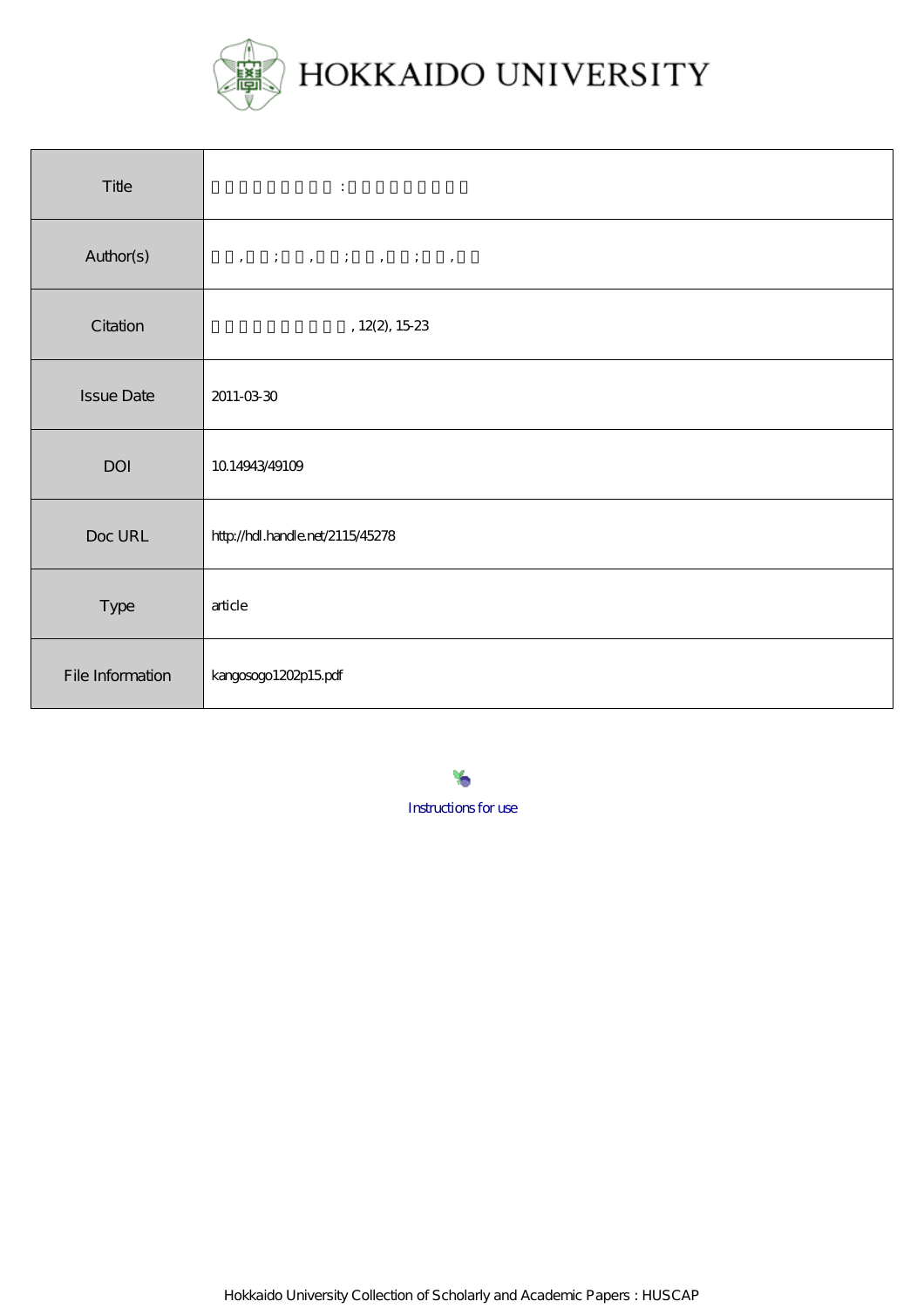# うつ病者の職場復帰

# ー従業員の意識と支援ー

土居史佳1) 宮田寛子2) 片丸美恵3) 村上新治3)

- 1) 北海道大学病院
- 2) 登別市保健福祉部
- 3) 北海道大学大学院保健科学研究院

# Return to Work for Depression Sufferers -Employee Awareness and Support-

# Fumika DOI

(Hokkaido University Hospital) Hiroko MIYATA

(Department of Health and Welfare, Noboribetsu City)

Mie KATAMARU, Shinji MURAKAMI

(Faculty of Health Sciences, Hokkaido University)

### 要旨

【目的】うつ病者を受け入れる職場体制と、受け入れる立場にある従業員の意識を明らかにし、うつ病 者を受け入れる従業員に対する支援を検討する。

【方法】北海道内の民間企業8社の従業員400名に対して質問紙調査を実施した。

【結果】1)うつ病への関心は高いが、正しい知識を持っていると自認している者は少なかった。2) 心の健康問題に対する企業の取り組みの具体的内容は、「相談」が最も多かったが、従業員が求める支 援では「関わり方」をあげる者が多かった。3)職場の悩みや心配事を相談する相手は「家族」「上司」 と回答した者が多かった。

【考察】1)うつ病者を受け入れる立場の従業員にうつ病の知識の教育が重要である。2)うつ病当事 者からの相談だけではなく、受け入れる従業員からの相談を受ける体制も重要である。3)職場の悩み や心配事を相談する相手として「家族」「上司」をあげる者が多く、受け入れる従業員とりわけ上司に あたる人たちへのサポートが必要である。

キーワード:うつ病, 職場復帰支援, 従業員の意識

## I. はじめに

近年の産業構造や雇用形態の変化、金融危機 による経済状態の悪化から日本経済は非常に厳 しい状況にある。また、この10年間で年間自殺

者数は3万人を超えたままの状態が続いており, 特に40歳~50歳代の働き盛りの男性の自殺率が 高くなっている1), 2)。さらに、うつ病におけ る自殺行動の頻度の高さが指摘され3), 自殺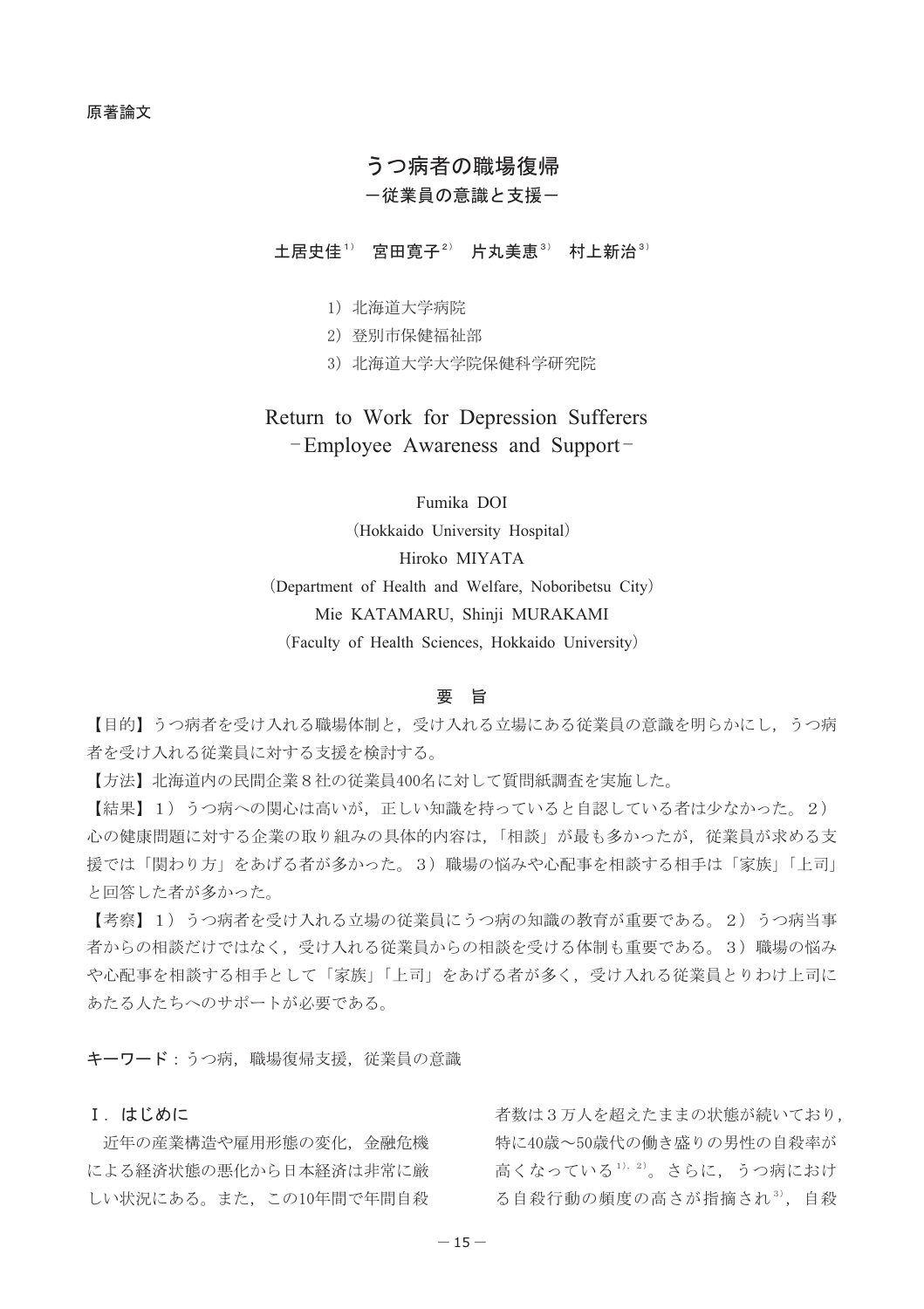企図者の75%に精神障害があり、その約半数が うつ病などといわれている<sup>4)</sup>。また, 職業性 ストレスの増加や精神疾患の増加に伴い、過労 死·過労自殺の労災認定数が増加しており、 労災認定における精神疾患の割合も年々増加 している5)。このような状況から、職場での メンタルヘルス対策へのニーズは高まり、企業 もメンタルヘルス対策を行う必要が生じてきた。

職場のメンタルヘルスに関して国は2000年 「事業場における労働者の心の健康づくりのた めの指針 (メンタルヘルス指針)」, 2004年「心 の健康問題により休業した労働者の職場復帰支 援の手引き」, 2006年「労働者の心の健康の保 持増進のための指針 (新メンタルヘルス指針)」 などの法律によりガイドラインや指針を示し、 職場のメンタルヘルス対策が事業者の努力義務 とされた<sup>6)</sup>。しかし、職場のメンタルヘルスに は様々な問題がある。柏木らの研究では、職場 のメンタルヘルス対策における現状は復職の 可否判断が曖昧であることや職場の求める復職 条件と実際の復職時の状況には違いがあること が問題としてあげられている<sup>7)</sup>。また石川は, 職場復帰支援・再発防止・いわゆる三次予防対 策は事業場において重要な課題である<sup>8)</sup>と述べ ている。

黒川らは、労務管理担当者は休業者への接し 方など知識不足を危惧する意見が多くみられた と述べている<sup>9)</sup>。これより著者らは、一般的な 従業員はメンタルヘルス不調者と勤務した経験 がないため、身近な問題としての認識が低いと 考えた。

さらに、事業場における取り組みは進められ てきているが、復職者を受け入れる役割を直接 担う立場の従業員への支援は十分ではないと 考えられる。そのため、本研究ではうつ病の 職員を受け入れる職場体制と、受け入れる立場 にある企業の従業員の意識を明らかにし、職場 復帰支援の中でも、うつ病の職員を受け入れる 従業員に対する支援を検討することを目的と する。

- Ⅱ. 目的
- 1) うつ病者を受け入れる職場体制と、受け入 れる立場にある企業の従業員の意識を明ら かにする。
- 2) 職場復帰支援の中でうつ病の職員を受け入 れる従業員に対する支援を検討する。

### Ⅲ. 方法

## 1. 対象

平成19年の厚生労働省における労働者健康状 況調査より、従業員300名以上の事業所におい て80%以上の企業が健康の保持増進に取り組ん でいた10) ことから、従業員数300名以上の北海 道内の民間企業に勤務する従業員を対象とした。 各企業に研究依頼書を郵送し、了承が得られた 8社の企業の従業員400名に対して質問紙調査 を実施した。企業の業種は、製造業、輸送· 航空業, サービス業, 卸売業, IT関連・通信業, 広告業であった。質問紙は、企業担当者に年齢, 性別、部署などの偏りがないよう配布すること を依頼した。

#### 2. 調査期間

平成21年7月1日~10月31日。

#### 3. 調査方法

「事業所におけるメンタルヘルス事例の実態 とケアの実施状況」11) の評価項目を参考に, 自記式質問紙(無記名)を作成した。プレテス トを実施し、信頼性と妥当性を正当と確認した。 協力企業担当者に質問紙の配布を依頼し、記入 後に個別に郵送にて回収した。

#### 4. 調査内容

質問紙は「うつ病に対する意識」,「職場の心 の健康問題に対する取り組み」,「職場復帰に際 し、うつ病者を受け入れる立場を想定した場合」, 「自分自身がうつ病の当事者で、職場復帰を想 定した場合」の項目からなり、五者択一方式と した。(表1)

#### 5. 分析方法

質問項目ごとに単純集計し、百分率で算出 した。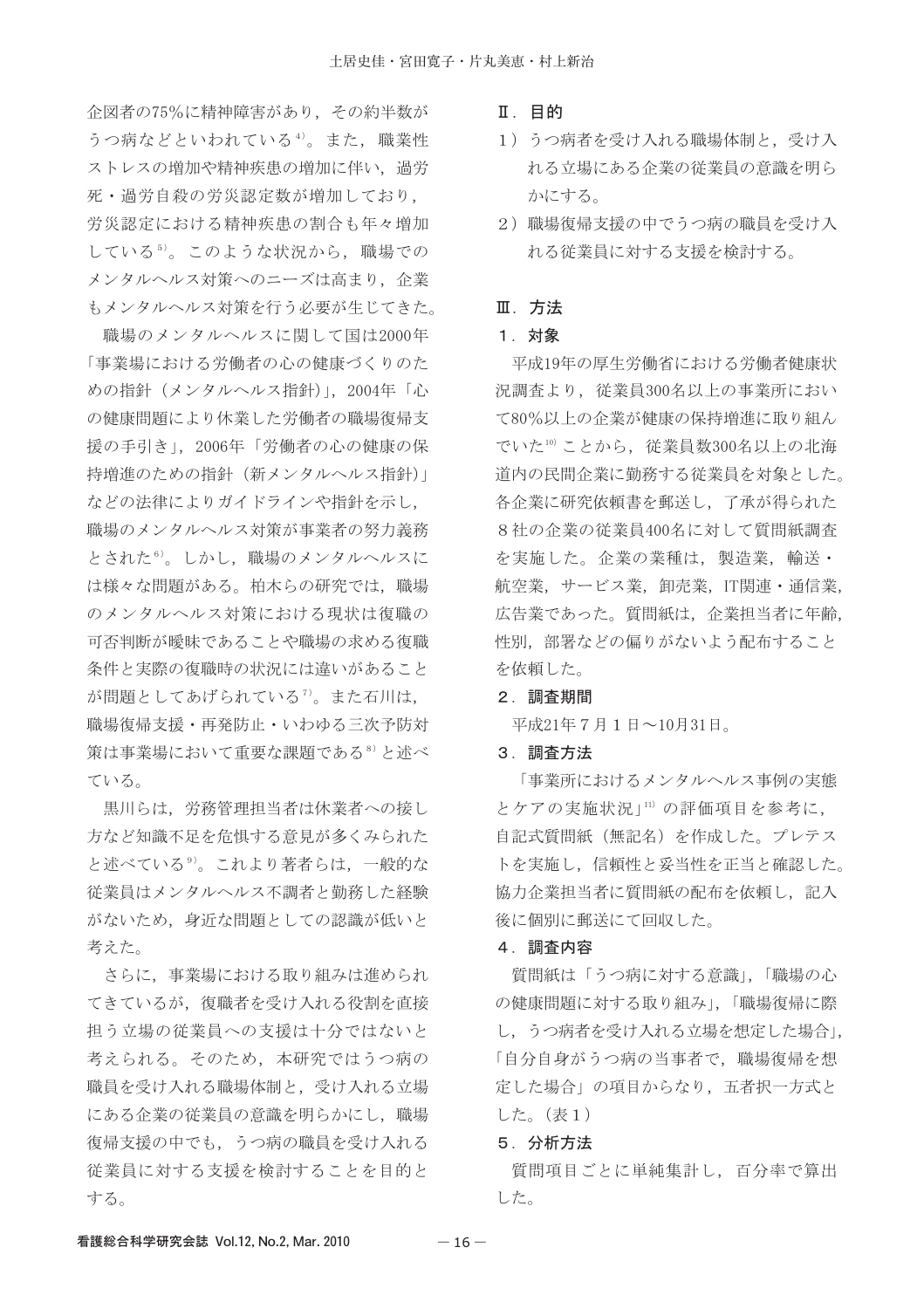### 6. 倫理的配慮

対象者に、調査した内容は統計的に処理する ため企業名・個人が特定されないこと、研究デー タは本研究の目的以外には使用しないこと, 協力如何に関わらず不利益を被ることがない こと、データの処理はインターネットのつなが らないパソコンで管理・処理し、研究終了後デー タは完全に破棄することを書面にて説明した。 また、質問紙調査は任意とし無記名自記式で, 回収方法はプライバシーに配慮し個別に返信し てもらい、返信をもって同意とした。本研究は, 北海道大学大学院保健科学研究院の倫理委員会 の承認を受けて実施した。

### IV. 結果

質問紙は400部発送し、回収数216通 (回収率 54%) だった。有効回答数は86通 (有効回答率 39.8%) であった。

#### 1. 対象の概要

研究に協力した企業の業種は、製造業、輸送・ 航空業, サービス業, 卸売業, IT関連·通信 業、広告業であった。各企業の従業員数は300 ~1900名だった。性別の内訳は男性60名、女性 26名。雇用形態と年齢は表2,3にまとめた。

### 2.うつ病に対する意識(表1)

1) うつ病への関心

うつ病に「関心が非常にある」・「ややある」 と答えた人82% (70名),「どちらとも言えない」 15% (13名), 「あまりない」・「全くない」と答 えた人3% (3名) だった。

2) うつ病の人が働くことをどう思うか

うつ病の人が「十分に働ける・やや働ける」 38% (32名), 「どちらとも言えない」44% (38 名),「やや困難」・「非常に困難」は18% (16名) だった。

3) うつ病の正しい知識を持っているか

うつ病の知識が「非常にある」・「ややある」 32% (28名), 「どちらとも言えない」35% (30 名), 「あまりない」・「全く無い」は33% (28名) だった。

4) 身近にうつ病の人はいるか

身近にうつ病の人が「いる」53% (46名), 「いない」47% (40名) であった。身近にいる うつ病の人の内訳は「同僚」が54% (31名), 「親戚」13% (7名), 「友人」13% (7名), 「家族」 7% (4名), 「上司」 0% (0名), 「その他」13% (7名) であった。その他のう ち自身がうつ病であると答えた人が1名だった。

# 3. 職場の心の健康問題に対する取り組み (表 1 )

1) 心の健康問題に対する取り組みの有無 心の健康対策が「ある」66%(56名),「ない」 9% (8名), 「わからない」22% (19名), 「そ の他」3% (3名) だった。

2) 心の健康問題に対する取り組みの具体的 内容

「相談 (カウンセリング)」34% (47名), 「教育・研修」18%(26名),「健康診断での問 診」16% (23名),「電話・メールによる相談」 16% (22名), 「労働時間・作業内容の改善」 15% (21名), 「その他」1% (2名) だった。 3) 心の健康問題に対する取り組みへの関心

- 心の健康対策に関心が「非常にある」・「やや ある」57% (49名),「どちらとも言えない」 30% (26名), 「あまりない」・「全くない」13% (11名) だった。

- 4) 心の健康問題に対する取り組みへの満足度 心の健康対策に対して「非常に満足・やや満 足」34% (29名),「どちらとも言えない」51% (44名), 「やや不満」・「非常に不満」15% (13 名)だった。
- 5) 心の健康問題に対する取り組みの情報を得 る方法

心の健康対策の情報を得る方法の内訳は, 「社内誌」28% (30名), 「上司から」26% (28 名), 「社内メール」20% (22名), 「ポスター」 7% (8名),「その他」19% (20名) だった。 6) 職場復帰支援の有無

職場復帰支援が「ある」44% (38名),「聞い たことがある」13% (11名), 「わからない」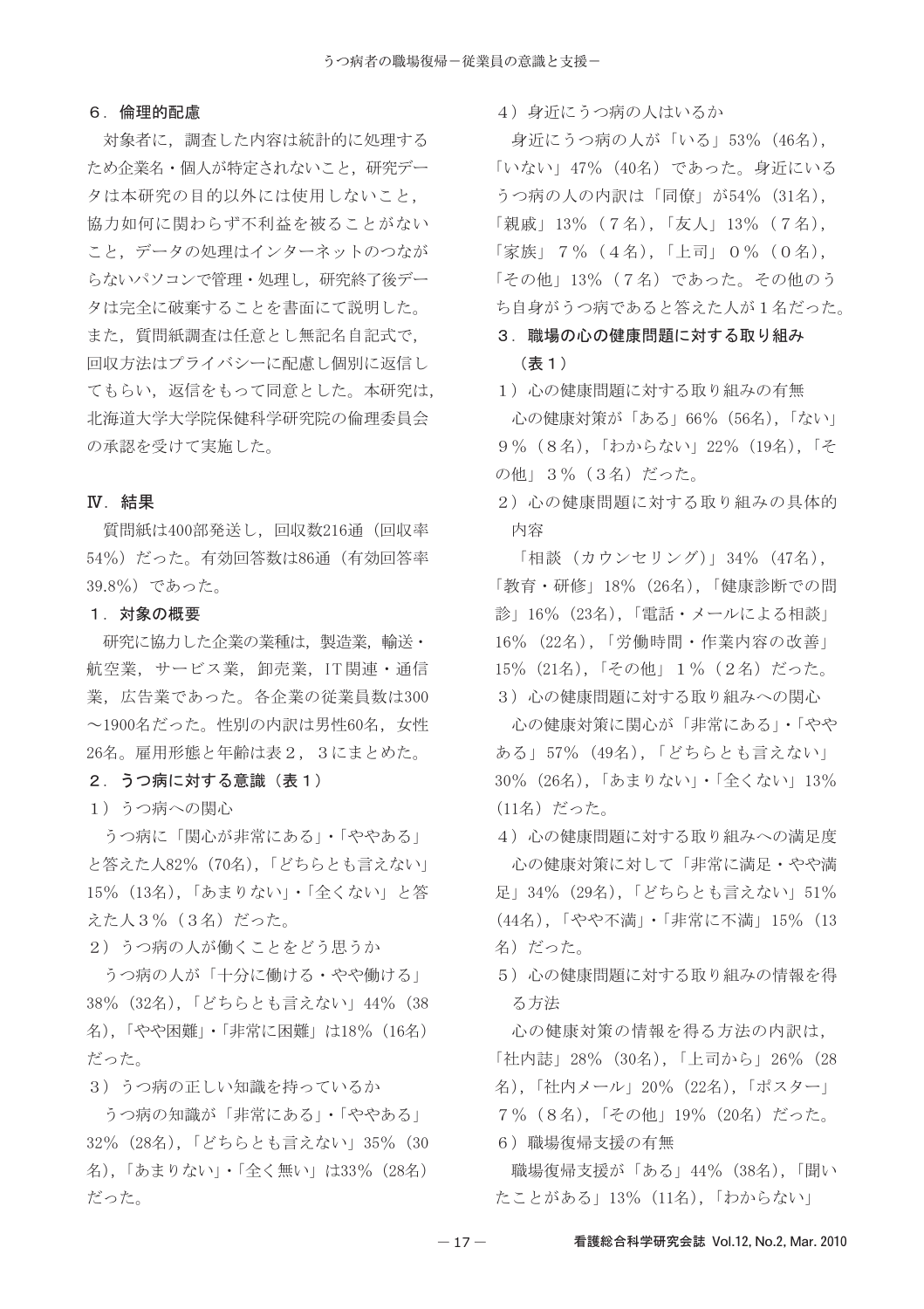| うつ病者の職場復帰ー従業員の意識と支援<br>表                                                                                          | 質問紙項            | Ш      |                                                                 |             |                                                                                                   |        |                               |        |                          |        |             | $n = 86$ |
|-------------------------------------------------------------------------------------------------------------------|-----------------|--------|-----------------------------------------------------------------|-------------|---------------------------------------------------------------------------------------------------|--------|-------------------------------|--------|--------------------------|--------|-------------|----------|
| うつ病に対する意識                                                                                                         |                 |        |                                                                 |             |                                                                                                   |        |                               |        |                          |        |             |          |
| うつ病への関心<br>$\widehat{\Xi}$                                                                                        | 非常にある           | $16\%$ | ややある                                                            | $66\%$      | も言えない<br>$\Delta$<br>$\sim$<br>$\widetilde{C}_{\widetilde{K}}^+$                                  | 15%    | あまりない                         | 2%     | 全くない                     | $1\%$  |             |          |
| $\hat{\mathcal{R}}$<br>う思う<br>$\mathbb{Z}^3$<br>$\frac{1}{2}$<br>$\rightarrowtail$<br>). J<br>うつ病の人が働く<br>$\odot$ | 十分に働ける          | $12\%$ | Ŋ<br>やや働け                                                       | 26%         | も言えない<br>$\rightarrowtail$<br>Δ٨<br>$\mathcal{Q}_\mathsf{f}$<br>$\infty$                          | $44\%$ | やや困難                          | 16%    | 非常に困難                    | 2%     |             |          |
| うつ病の正しい知識を持っているか<br>$\odot$                                                                                       | 非常にある           | $3\%$  | Ŋ<br>ややあ                                                        | $29\%$      | 言えない<br>₩<br>$\Delta J$<br>ي<br>40<br>ΔJ                                                          | 35%    | あまりない                         | 27%    | 全くない                     | $6\%$  |             |          |
| 身近にうつ病の人はいるか<br>$\bigoplus$                                                                                       | いる              | 53%    | いない                                                             | 47%         |                                                                                                   |        |                               |        |                          |        |             |          |
| (複数回答)<br>身近にいるうつ病の人の内訳<br>$\begin{pmatrix} 5 \end{pmatrix}$                                                      | 家族              | 7%     | 親戚                                                              | 13%         | 友人                                                                                                | 13%    | 同僚                            | $54\%$ | 厄<br>떡                   | $0\%$  | その他         | $13\%$   |
| Ⅱ. 職場の心の健康問題に対する取り組み                                                                                              |                 |        |                                                                 |             |                                                                                                   |        |                               |        |                          |        |             |          |
| 心の健康問題に対する取り組みの有無<br>$\widehat{\Xi}$                                                                              | $\frac{4}{5}$   | $66\%$ | たい                                                              | $9\%$       | わからない                                                                                             | 22%    | その他                           | 3%     |                          |        |             |          |
| 心の健康問題に対する取り組みの具体的内容<br>(複数回答)<br>$\odot$                                                                         | 健康診断での問診        | 16%    | 相談カウンセリング                                                       | $34\%$      | $\sqrt{2}$<br>ールによ<br>電話・メー<br>相談                                                                 | 16%    | •研修<br>数育                     | $18\%$ | 労働時間・作業内容<br>の改善         | 15%    | その他         | $1\%$    |
| 心の健康問題に対する取り組みへの関心<br>$\odot$                                                                                     | 非常にある           | 13%    | ややある                                                            | $44\%$      | も言えない<br>7942                                                                                     | $30\%$ | あまりない                         | 12%    | 全くない                     | $1\%$  |             |          |
| 心の健康問題に対する取り組みへの満足度<br>$\tag{4}$                                                                                  | 非常に満足           | 5%     | やや満足                                                            | 29%         | 言えない<br>≁<br>$\Delta$<br>$\begin{array}{c} \tilde{C}_7 \\ \tilde{C}_7 \\ \tilde{C}_8 \end{array}$ | $51\%$ | 輝不みや                          | $10\%$ | 非常に不満                    | $262$  |             |          |
| 心の健康問題の取り組みの情報を得る方法<br>$\widehat{5}$                                                                              | ポスタ             | $7\%$  | 社内メール                                                           | $20\%$      | 社内誌                                                                                               | 28%    | 上司から                          | 26%    | その他                      | 19%    |             |          |
| 職場復帰支援の有無<br>$\odot$                                                                                              | $\frac{2}{3}$   | $44\%$ | $\sqrt{2}$<br>とがあ<br>). J<br>聞いた                                | $13\%$      | わからない                                                                                             | 37%    | $\vec{z}$                     | $5\%$  | その他                      | $1\%$  |             |          |
| うつ病者を受け入れる立場を想定した場合<br>Ⅲ. 職場復帰に際し、                                                                                |                 |        |                                                                 |             |                                                                                                   |        |                               |        |                          |        |             |          |
| うつ病の人の相談を聞けるか<br>$\odot$                                                                                          | 十分に聞ける          | $31\%$ | やや聞ける                                                           | 53%         | とも言えない<br>$\begin{array}{c} \tilde{\cup} \\ \tilde{\cup} \\ \tilde{\rightarrow} \end{array}$      | :14%   | あまり聞けない                       | 2%     | 全く聞けない                   | $0\%$  |             |          |
| 相談された場合の負担感<br>$\odot$                                                                                            | 負担でない           | 15%    | あまり負担でない                                                        | 28%         | とも言えない<br>$\mathbb{S}^{\lambda}$<br>$\mathbb{Z} \cup$                                             | $21\%$ | やや負担                          | $36\%$ | かなり負担                    | $0\%$  |             |          |
| (2個選択)<br>職場復帰時に必要な情報<br>$\widehat{\mathbf{G}}$                                                                   | うつ病の人との関<br>わり方 | 33%    | うつ病の人に合った<br>業務内容                                               | $19\%$      | うつ病の人の気持ち                                                                                         | $18\%$ | うつ病の人の病状                      | 17%    | 一般的なうつ病の<br>知識           | 13%    |             |          |
| うつ病の人を受け入れる準備は整っているか<br>$\bigoplus$                                                                               | 十分整っている         | $10\%$ | ている<br>やや整っ                                                     | 24%         | も言えない<br>$\rightarrowtail$<br>$\mathbb{S}^{\mathbb{C}}_{\mathbb{C}}$                              | 48%    | やや不足                          | $8\%$  | かなり不足                    | $10\%$ |             |          |
| うつ病の人を支えるサポート<br>$\left(5\right)$                                                                                 | 業務内容の調整         | $42\%$ | 相談相手                                                            | 35%         | 業務時間の調整                                                                                           | 18%    | 研修                            | $3\%$  | その他                      | 2%     |             |          |
| 自分自身がうつ病の当事者で、職場復帰を想定した場合<br>$\mathbb{E}$                                                                         |                 |        |                                                                 |             |                                                                                                   |        |                               |        |                          |        |             |          |
| (1) 職場の人にうつ病であることを公表したいか                                                                                          | 十分に知ってほしい       | $20\%$ | てほしい<br>やや知っ                                                    | $14\%$<br>. | も言えない<br>$\rightarrowtail$<br>$\mathcal{L}\mathcal{L}$<br>$\gamma_{\rm{L}}$<br>لڭ                 | $26\%$ | $\checkmark$<br>あまり知られた<br>ない | 37%    | $\vee$<br>絶対に知られた。<br>ない | 3%     |             |          |
| 職場での悩みや心配事を誰に話すか (2個選択)<br>$\odot$                                                                                | 家族              | 32%    | $\begin{array}{c} \boxed{\mathbb{H}} \\ \mathbb{H} \end{array}$ | $19\%$      | 同僚                                                                                                | 17%    | 友人                            | 14%    | 主治医                      | $11\%$ | 産業医療<br>従事者 | $7\%$    |
| ことがとったこともつ<br>職場の人がどのような<br>やすいか<br>$\rm \widehat{\odot}$                                                         | 一般的なうつ病の<br>知識  | $36\%$ | 自分の病状                                                           | $20\%$      | った業務<br>自分に合 <sup>、</sup><br>内容                                                                   | 22%    | 自分の気持ち                        | $21\%$ | その他                      | $1\%$  |             |          |
| うつ病の人を受け入れる準備は整っているか<br>$\left( 4\right)$                                                                         | 十分整っている         | $6\%$  | いいる<br>やや整っ                                                     | 24%         | も言えない<br>$\Delta J$<br>$\begin{array}{c} \tilde{C}_7 \\ \tilde{C}_7 \\ \tilde{C}_8 \end{array}$   | $47\%$ | やや不足                          | 13%    | かなり不足                    | $10\%$ |             |          |
| 当事者として職場復帰する際に大切だと思うサポート<br>(2個選択)<br>$\begin{pmatrix} 5 \end{pmatrix}$                                           | 業務内容の調整         | $41\%$ | 相談相手                                                            | $34\%$      | 勤務時間の調整                                                                                           | 20%    | 研修                            | $3\%$  | その他                      | $2\%$  |             |          |

## 土居史佳・宮田寛子・片丸美恵・村上新治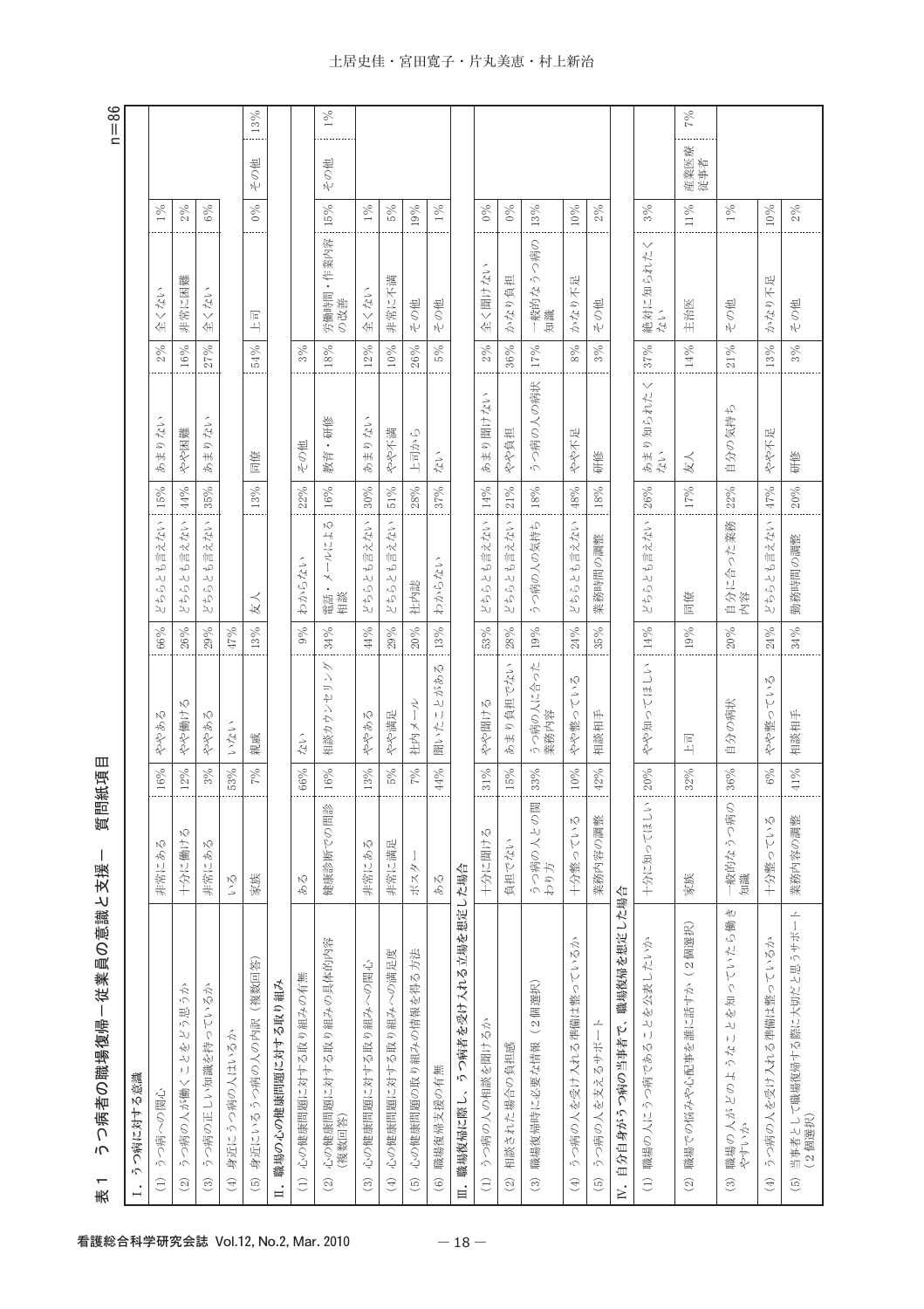37% (32名), 「ない」 5% (4名), 「その他」 1% (1名) だった。

# 4. 職場復帰に際し、うつ病者を受け入れる立場 を想定した場合(表1)

1) うつ病の人の相談を聞けるか

「十分に聞ける」・「やや聞ける」84% (72名), 「どちらとも言えない」14% (12名), 「あまり 聞けない」・「全く聞けない」 2% (2名) だっ た。

2) 相談された場合の負担感

うつ病の人の心配事を聞くのが「負担でない」・ 「あまり負担でない」43% (37名), 「どちらと も言えない」21% (18名),「やや負担」・「かな り負担」36% (31名) だった。

3) 職場復帰時に必要な情報

「うつ病の人との関わり方」33% (56名), 「うつ病の人に合った業務内容」19% (32名), 「うつ病の人の気持ち」18% (31名),「うつ病 の人の病状」17% (30名), 「一般的なうつ病の 知識」13% (23名) だった。

4) うつ病の人を受け入れる準備は整っているか

うつ病の人を受け入れる準備は「十分整って いる」・「やや整っている」34% (24名), 「どち らとも言えない」48% (40名), 「やや不足」· 「かなり不足」18%(10名)だった。

5) うつ病の人を支える際に必要なサポート

「業務内容の調整」42% (73名), 「相談相手」 35% (60名), 「業務時間の調整」18% (31名), 「研修」3% (5名), 「その他」2% (3名) だった。

### 表2 対象の年齢

| 10代            | 20代 | 30代      | 40代          | 50代         | 60代以上 | 合計 |
|----------------|-----|----------|--------------|-------------|-------|----|
| 0 <sub>2</sub> |     | А<br>24. | $20 \lambda$ | $28\lambda$ |       | 86 |

### 表 3 雇用形態

|   | w | ⇒<br>۰.  |
|---|---|----------|
| Y |   | $\alpha$ |

# 5. 自分自身がうつ病の当事者で, 職場復帰を 想定した場合 (表1)

1) 職場の人にうつ病であることを公表したいか 職場の人にうつ病である事を「十分に知って ほしい」・「やや知って欲しい」34% (29名), 「どちらとも言えない」26% (22名).「あまり 知られたくない」・「絶対に知られたくない」 40% (35名) だった。

2) 職場での悩みや心配事を誰に話すか

「家族」32% (56名), 「上司」19% (32名), 「同僚」17% (29名), 「友人」14% (24名), 「主治医」11% (19名), 「産業医療従事者」 7 % (12名) だった。

3) 職場の人がどのようなことを知っていたら 働きやすいか

「一般的なうつ病の知識」36% (31名), 「自 分の病状」20% (17名),「自分に合った業務内 容」22% (19名),「自分の気持ち」21% (18名), 「その他」1% (1名) だった。

4) うつ病の人を受け入れる準備は整っているか 「十分整っている」・「やや整っている」30%

(26名), 「どちらともいえない」47% (40名), 「やや不足」・「かなり不足」23% (20名) だっ た。

5) 当事者として職場復帰する際に大切だと思う サポート

「業務内容の調整」41% (71名), 「相談相手」 34% (50名),「勤務時間の調整」20% (35名), 「研修」3% (5名), 「その他」2% (3名) だった。

### V. 考察

#### 1. うつ病の人を受け入れる従業員の意識

## 1) うつ病に対する意識

うつ病への関心があると答えた方は8割を超 えており、うつ病への関心は高いと考えられる。 しかし、うつ病の正しい知識を持っていると 自認している人は32%と少なく、関心があって も知識があるとは言えないことがわかった。 うつ病者が働くことに関する設問では,「働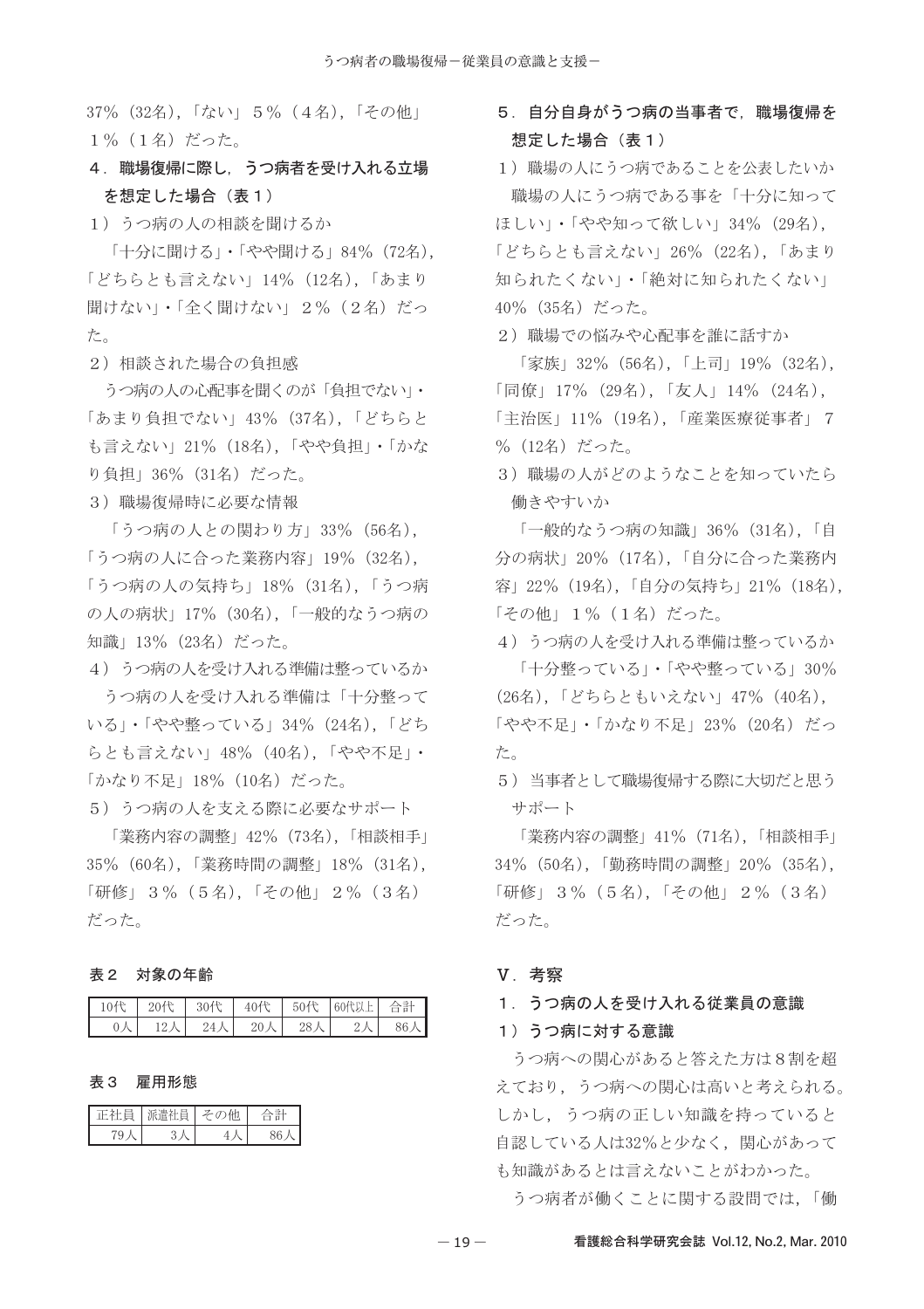ける」と答えた割合は38%と半数に満たず, 「どちらともいえない」と答えた割合が一番多 かったことから、就業可能かどうかの判断は難 しいと考える。これらから、うつ病の人が働く ためには、うつ病者の個別性を配慮するだけで はなく、受け入れる立場の従業員にもうつ病に 対する考え方に個別性があることを認識する 必要があるといえる。

# 2) うつ病者を受け入れる立場とうつ病の当事 者の立場になった場合の意識の違い

うつ病者を受け入れる立場であった場合、約 8割の者がうつ病の人の相談を聞けると回答し たにも関わらず、相談された場合「負担」と感 じる人が36%だった。相談を聞きたい気持ちが ある一方で負担を感じるという状況が見られた。

うつ病の当事者の立場になった場合の質問で は、病名を「知られたくない」と思う割合が 「知ってほしい」と思う割合よりも多かった。 先行研究では、うつ病当事者は、仕事について いけないという思い、周りに申し訳ないなどの 心情があったと述べられている12)。このような うつ病者自身の持つ心情や周囲のうつ病に対す るイメージなどが,病名公表に対する考え方に 影響していると考える。

一方、受け入れる立場になった場合の質問で は、一般的なうつ病についての知識や病状より も、具体的な関わり方や業務内容、病状などう つ病者の個別的な情報が必要であるという回答 が多かった。このように、うつ病の当事者の 立場になった場合の結果から、うつ病への負の イメージが影響することが考えられる一方で, 受け入れる立場では病名を知ることで具体的な 対応や支援ができるというメリットを感じてい ることが考えられた。従業員が病名を知ること はうつ病者への支援につながると考えられるが, うつ病の病名の公表は個人のプライバシーにも 関わってくる問題であるため、個人の病状や意 向に合わせて、病名の公表について慎重に考え ていく必要があると考えた。

# 2. 心の健康問題に対する職場の取り組みの現 状と受け入れる従業員への支援

心の健康問題に対する取り組みが「ある」と いう回答が多かったが、取り組みに対して満足 度は低かった。また、心の健康問題に対する取 り組みの具体的内容は、「相談(カウンセリン グ)」が最も多く、知識の普及や啓発にあたる 「教育・研修」は低かった。先行研究では管理 監督者・一般従業員に対する啓発教育, および 産業医療従事者に対する教育が必要であると述 べられている13)。本研究では、うつ病に対する 知識不足や理解不足などの現状が示されていた ため、うつ病者を受け入れるにあたり、教育 研修やセミナーなどの取り組みで知識の普及を 図る必要があると考える。

本研究では、うつ病者が職場復帰する際には, うつ病者だけでなく受け入れる従業員双方への 支援が必要であることが明らかになった。そこ で、受け入れる立場の従業員への支援を検討 した。

1) うつ病者への関わり方・知識や理解の普及

うつ病者を受け入れる立場で必要な情報とし ては「関わり方」をあげる者が多く,次いで 「業務内容」や「病状」、「うつ病の人の気持ち」 が同程度の割合であった。うつ病者が働く際に は、うつ病に対する知識や理解・配慮が必要と いう意見があった。また、本研究のうつ病当事 者の立場を想定した回答で職場復帰時に周囲に 知って欲しい情報は、「うつ病の知識」が多かっ た。これらの結果は、先行文献<sup>9)</sup>と同様の結果 であった。

うつ病などは完全治癒の状態で復職すること は少なく、寛解状態での復職が多い現状が述べ られている14)。また、うつ病などの精神疾患の 多くが通院加療の期間が長期に陥りやすいこと についての理解を促すなど、具体的で現実的な 指導が必要になると述べられている<sup>9)</sup>。うつ病 者が仕事を継続していくためには、病状の安定 に向け長期的な治療が必要となるため、従業員 に対しても長期的な視野で関わっていく知識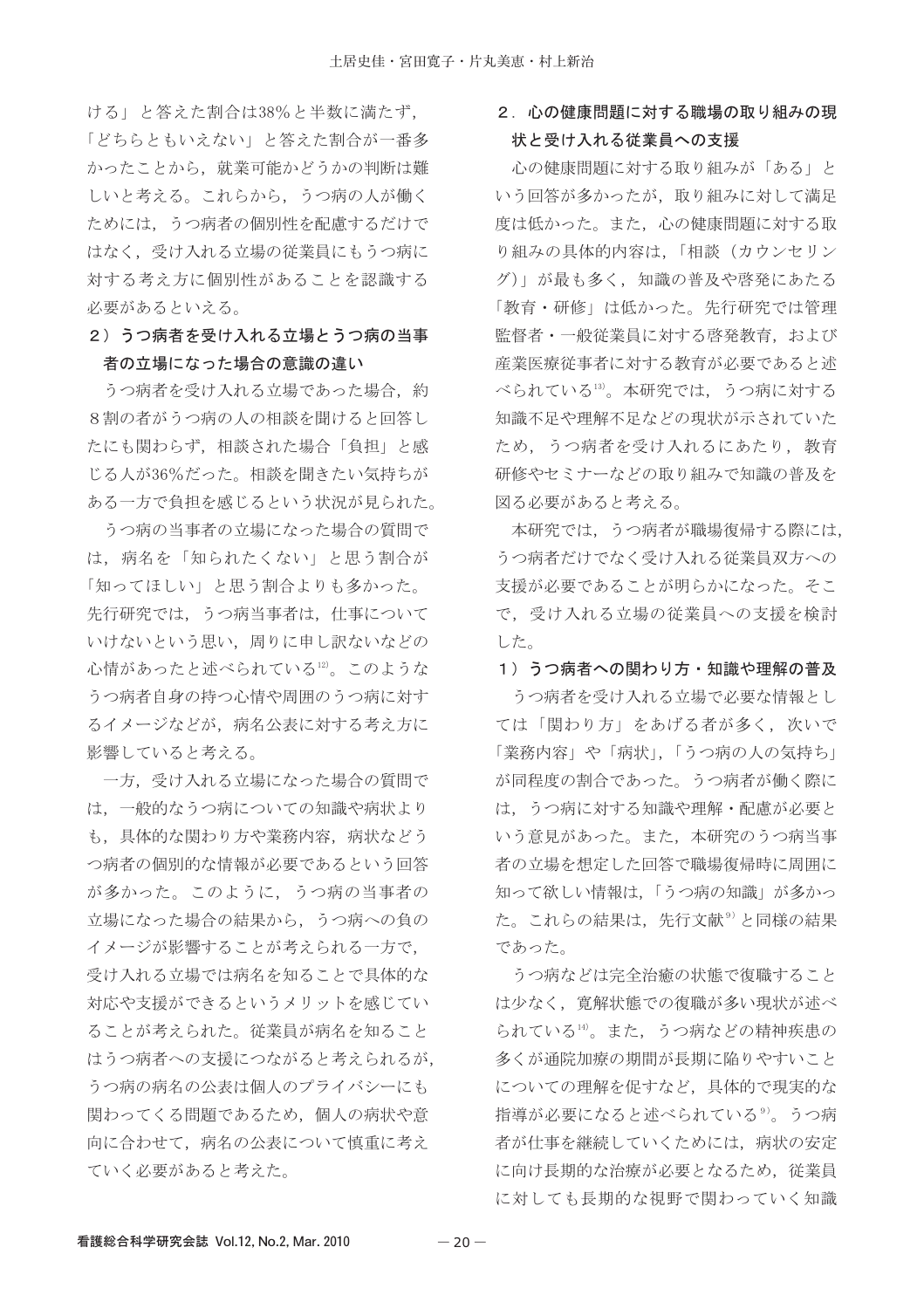提供が求められる。

#### 2) 受け入れる従業員の負担感の軽減

本調査ではうつ病者から相談された場合、負 担に感じると回答した者が多かった。高野らは, 相談窓口を設ける場合、労働者本人の相談でも 管理監督者の部下に対する相談でも、広く相談 を受ける体制が重要である15)と述べている。こ のことから、うつ病当事者からの相談だけでは なく、受け入れる従業員からの相談を受ける 体制も重要となる。産業医療従事者は受け入れ る従業員に適切なアドバイスや心理的サポート を行い、負担感を軽減するように支援していく 必要がある。

## 3) 受け入れる従業員に求められること

職場復帰時に必要なサポートでは、「業務内 容」の次に「相談相手」が多くあげられた。 メンタルヘルスの取り組みに関する自治体アン ケートでは、職場のコミュニケーションの機会 が減少した自治体では、心の病が増加傾向にあっ た16)。このように、職場でのコミュニケーショ ンが減少すると孤立感が増し、うつ病の発症や 病状悪化のリスクが高くなると予測される。 そのため、うつ病者を支える際には、業務内容 の調整や働きやすい環境を整えることも大切で あるが,うつ病者を受け入れる雰囲気づくりや 精神的サポートなど相談相手が必要である。

職場の悩みや心配事を相談する相手は、「主 治医」「産業医療従事者」と回答した者は少な く、「家族」「上司」と回答した者が多かった。 家族という存在は身近であるために、プライバ シーに関わる内容であっても相談しやすいこと が考えられる。しかし、本研究ではさらに, 職場内で生じた問題を現実的に対応できる立場 の上司に対応が求められていた。そのため, うつ病者を受け入れる従業員とりわけ上司にあ たる人たちへのサポートが必要であると考えた。

## VI. 結論

1) 受け入れる立場の従業員は、うつ病に対す る関心が高かったが、正しい知識を持って いると自認している者は少なかった。

- 2) 職場の支援体制では「相談」が最も多かっ たが、求められる支援は正しい知識と具体 的な関わり方であった。
- 3) うつ病当事者からの相談だけではなく、受 け入れる従業員からの相談を受ける体制も 重要である。
- 4) うつ病者を受け入れるためには、うつ病者 を受け入れる従業員とりわけ上司にあたる 人たちへのサポートが必要である。

#### Ⅶ. 研究の限界

本研究の対象者は、限られた企業の従業員の ために一般化することはできない。また、研究 に協力頂いた企業の従業員であり、対象者の多 くは正社員であったために、福利厚生が整って おり、健康対策への関心や認知度に影響してい たことが予測される。うつ病にはうつ傾向、新 型うつなど多様な病熊があり、本研究では明確 な定義はしていないため、対象者によってうつ 病への認識に相違が生じた可能性がある。

今後, 職場復帰時に必要な支援や具体的なサ ポートを考え、受け入れる従業員や職場、主治 医・産業医療従事者などの連携についても調査 していきたいと考える。

### 謝辞

本研究を行うにあたり、ご協力いただきまし た企業の担当者様、アンケートに協力していた だきました従業員の皆様に心よりお礼申し上げ ます。

#### 参考文献

- 1) 夏目誠: メンタルヘルス不調者が増加して いるかどうか,日本心身医学会総会,49(2),  $101-108$ , 2009.
- 2) 厚生労働省大臣官房統計情報部人口動態· 保健統計課:自殺死亡統計の概況 http:// www.mhlw.go.jp/toukei/saikin/hw/jinkou/ tokusyu/suicide04/index.html 2009.

看護総合科学研究会誌 Vol.12, No.2, Mar. 2010

 $-21-$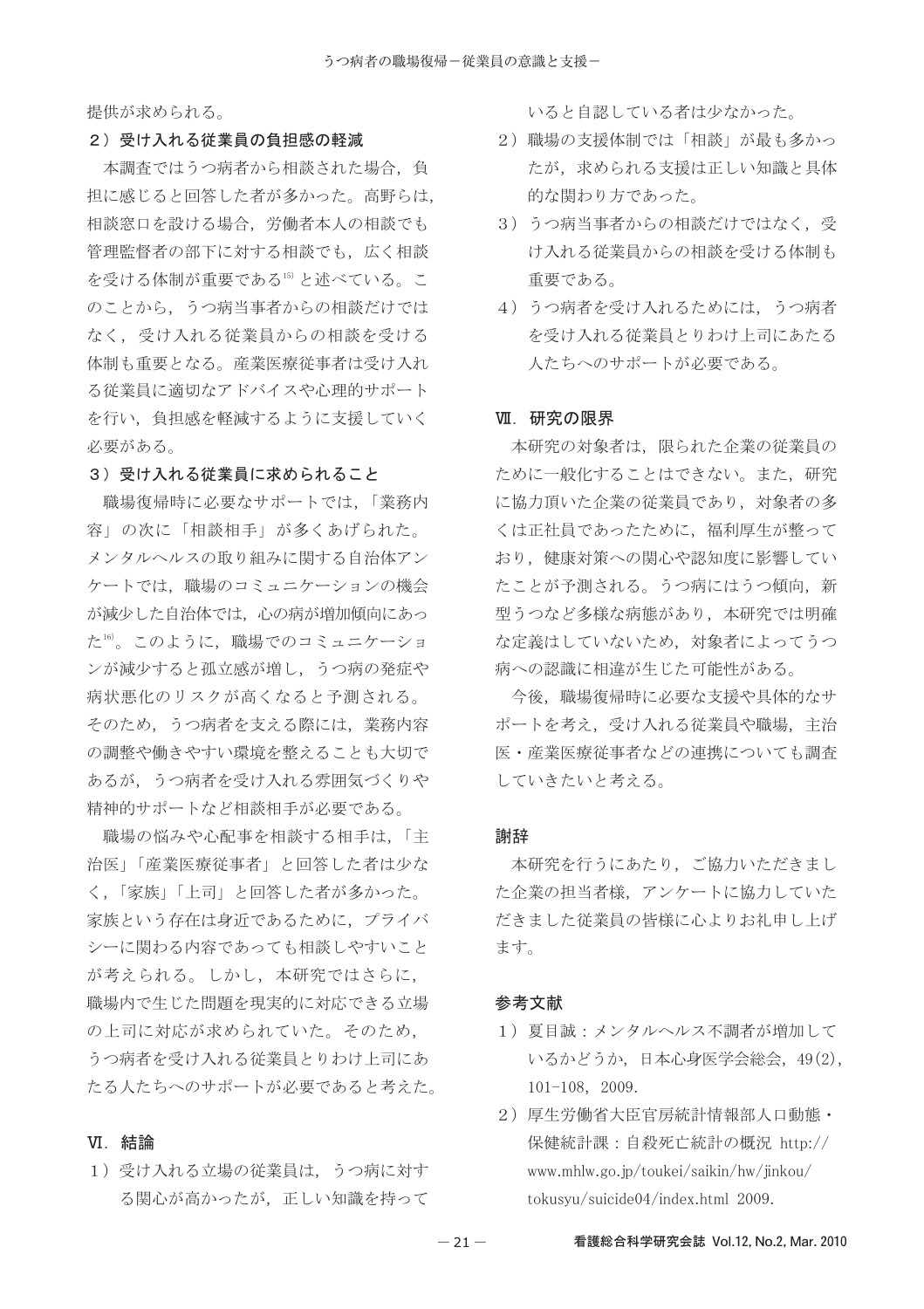- 3) 川上憲人, 大野裕, 宇田英典他: 地域住民 における心の健康問題と対策基盤の実態に 関する研究: 3地区の総合解析結果, 心の 健康問題と対策基盤の実態に関する研究、 平成14年度厚生労働科学研究費補助金(厚 生労働科学特別研究事業), 東京, 1994.
- 4) 飛鳥井望:自殺の危険因子としての精神障 害ー生命的危険性の高い企図手段を用いた 自殺失敗者の診断学的検討、精神神経学雑 誌, 96, 415-443, 1994.
- 5) 厚生統計協会:国民衛生の動向, 55(9), 305, 2008.
- 6) 厚生労働省:心の健康対策(メンタルヘル スケア) 実施状況, http://www.mhlw.go.jp/ toukei/itiran/roudou/saigai/anzen/kenkou07 /j4.html 2009.
- 7) 柏木雄次郎, 田口文人, 桃生寛和他: メン タルヘルス不全者の職場復帰支援に関する 調査研究ー事業場内・外関係者双方への質 問紙調査結果-, 日本職業 · 災害医学会会 誌,  $54(3)$ ,  $113-118$ ,  $2006$ .
- 8) 石川浩二:職場復帰支援の理論と実践一産 業保健スタッフの役割と活動ー、産業スト レス研究. 15(3), 189-195, 2008.
- 9) 黒川純一, 井上眞人, 伊奈波良一他: メン タルヘルス不調者に対し職場復帰支援に向 けて求められること、日本職業・災害医学 会会誌, 57(3), 92-108, 2009.
- 10) 厚生労働省:労働者健康状況調査の概況, http://www.mhlw.go.jp/toukei/itiran/roudou /saigai/anzen/kenkou07/j3.html, 2009.
- 11) 丹下智香子, 横山和仁:事業所におけるメ ンタルヘルス事例の実態とケアの実施状況, 産業衛生学雑誌, 49, 59-66, 2007.
- 12) 黒川純一, 井上眞人, 伊奈波良一他: メン タルヘルス不調者への対応事例を通じて職 場での問題点を考える、日本職業・災害医 学会会誌, 56(2), 92-108, 2008.
- 13) 島悟:復職後のうつ病再発の問題,臨床精 神医学, 35(8), 1053-1057, 2006.
- 14) 柏木雄次郎:メンタルヘルス不全者の職場 復帰が抱える諸問題、日本職業・災害医学 会会誌, 54(2), 49-53, 2006.
- 15) 高野知樹, 島悟:再発予防·職場復帰, 日 本臨床, 65(9), 1665-1673, 2007.
- 16) 社会経済生産性本部メンタル・ヘルス研究 所:メンタルヘルスの取り組みに関する企 業アンケート調査結果, 1-6, 2007. http: //www.js-mental.org/images/03/20070731. ndf 2009.

看護総合科学研究会誌 Vol.12, No.2, Mar. 2010